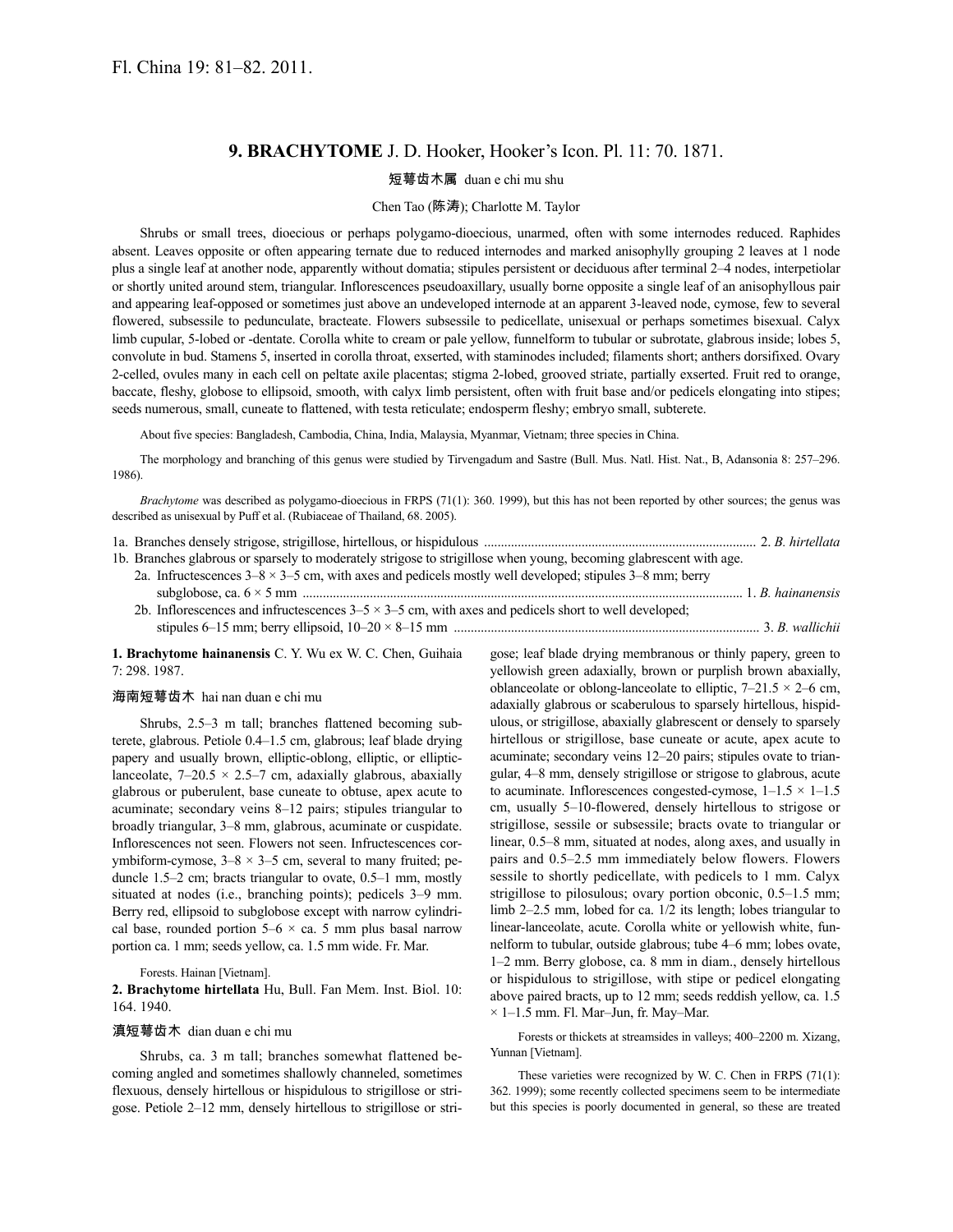here at least for reference.

- 1a. Leaf blade adaxially smooth and glabrous or subglabrous, abaxially subglabrous or sparsely hirtellous or strigillose with pubescence denser along veins .......................................... 2a. var. *glabrescens* 1b. Leaf blade adaxially scaberulous and
- glabrous to sparsely hirtellous, strigillose, or hispidulous, abaxially densely grayish brown hirtellous to strigillose ............................................. 2b. var. *hirtellata*

**2a. Brachytome hirtellata** var. **glabrescens** W. C. Chen, Acta Phytotax. Sin. 22: 147. 1984.

### 疏毛短萼齿木 shu mao duan e chi mu

Leaf blade adaxially smooth and glabrous or subglabrous, abaxially subglabrous or sparsely hirtellous or strigillose with pubescence denser along veins. Fl. May–Jun, fr. Jun–Mar.

Forests at streamsides in valleys; 400–2200 m. Xizang (Mêdog), Yunnan [Vietnam].

### **2b. Brachytome hirtellata** var. **hirtellata**

滇短萼齿木(原变种) dian duan e chi mu (yuan bian zhong)

Leaf blade adaxially scaberulous and glabrous to sparsely hirtellous, strigillose, or hispidulous, abaxially densely grayish brown hirtellous to strigillose. Fl. Mar–Jun, fr. May–Dec.

● Forests or thickets at streamsides in valleys; 700–1600 m. Yunnan.

**3. Brachytome wallichii** J. D. Hooker, Hooker's Icon. Pl. 11: 70. 1871.

### 短萼齿木 duan e chi mu

Shrubs or small trees, 1.5–3 m tall; branches flattened to subterete, glabrous or sparsely strigillose or strigose becoming glabrescent with age. Petiole 0.3–1 cm, glabrous; leaf blade drying papery, green adaxially, often flushed with reddish brown abaxially, elliptic-oblong, lanceolate, or oblanceolate, 9–  $14 \times 2.5 - 4.5$  cm, glabrous on both surfaces, base cuneate to acute, apex acuminate; secondary veins 8–10 pairs; stipules triangular to narrowly triangular, 6–15 mm, glabrous to puberulent, acute to acuminate and sometimes falcate. Inflorescences  $3-4 \times 3-5$  cm, several flowered, glabrous; peduncle ca. 0.5 cm; bracts triangular and often fused in pairs, 1–2 mm, usually situated at nodes and perhaps immediately below flowers; pedicels 5–10 mm. Calyx glabrous; ovary portion obconic, 1–1.5 mm; limb 1–1.5 mm, denticulate to lobed for up to 1/3 of its length; lobes broadly triangular. Corolla funnelform, outside glabrous; tube ca. 6 mm; lobes triangular, ca. 1 mm, obtuse. Berry red, ellipsoid,  $10-20 \times 8-15$  mm, with stipe or pedicel elongating, up to 20 mm; seeds  $1-1.5 \times 1-2$  mm. Fr. Sep-Oct.

Forests in valleys; 1200–2000 m. SW Yunnan [Bangladesh, Cambodia, India, Myanmar, Vietnam].

This species was reported by W. C. Chen (in FRPS 71(1): 361. 1999) from Bhutan, but Springate et al. (Fl. Bhutan 2(2): 784. 1999) treated this as reported in error.